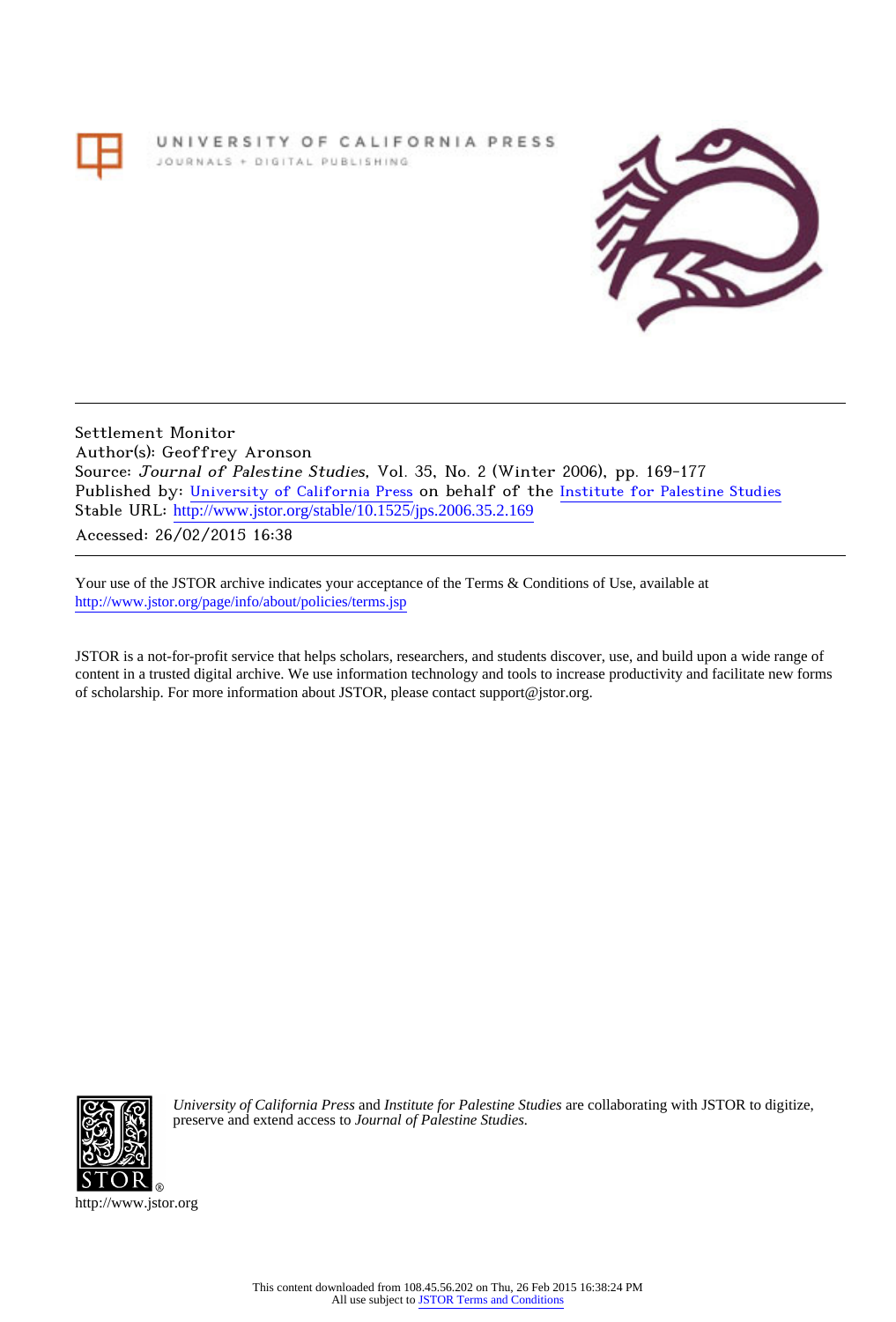## **EDITED BY GEOFFREY ARONSON**

*This section covers items—reprinted articles, statistics, and maps—pertaining to Israeli settlement activities in the Gaza Strip and the West Bank, including East Jerusalem, and the Golan Heights. Unless otherwise stated, the items have been written by Geoffrey Aronson for this section or drawn from material written by him for* **Report on Israeli Settlement in the Occupied Territories** *(hereinafter* **Settlement Report***), a Washington-based bimonthly newsletter published by the Foundation for Middle East Peace.* **JPS** *is grateful to the foundation for permission to draw on its material. Major documents relating to settlements appear in the Documents and Source Material section.*

| <b>Israel's Long-Term Strategy in the West Bank</b>                                                                                                                                                                                 |  |
|-------------------------------------------------------------------------------------------------------------------------------------------------------------------------------------------------------------------------------------|--|
| Sharon's West Bank Policy Leaves Little Room for the PA 169                                                                                                                                                                         |  |
| Israel Redraws the Road Map, Building Quietly and Quickly, by Chris McGreal 171                                                                                                                                                     |  |
| <b>Building In and Around Jerusalem</b>                                                                                                                                                                                             |  |
| Israel Gears up for New Settlement Masterplan, by Hazel Ward 172                                                                                                                                                                    |  |
| Irving Moskowitz Stepping up Activities in East Jerusalem, by Jonathan Lis                                                                                                                                                          |  |
|                                                                                                                                                                                                                                     |  |
| Christian Settlers in Ariel                                                                                                                                                                                                         |  |
|                                                                                                                                                                                                                                     |  |
|                                                                                                                                                                                                                                     |  |
| <b>Israeli Press Review</b> resources resources in the settlement of the settlement of the settlement of the settlement of the settlement of the settlement of the settlement of the settlement of the settlement of the settlement |  |

## **ISRAEL'S LONG-TERM STRATEGY IN THE WEST BANK**

#### **SHARON'S WEST BANK POLICY LEAVES LITTLE ROOM FOR THE PA**

*From* Settlement Report, *November– December 2005.*

Any informed assessment of the future direction of events in the West Bank must take as its point of departure a review of the main elements of current Israeli and Palestinian policies.

#### *The Big Picture*

Prime Minister Ariel Sharon has adopted a wide-ranging and dynamic policy that makes no reference to Palestinians or the Oslo framework. This spirit of unilateralism has long been a central feature of Israel's policies in the occupied territories.

Palestinian president Mahmud Abbas, an advocate of nonviolence, hopes to assert the leadership of the Palestinian Authority (PA) over Palestinian factions and their vio-

lent resistance to continuing occupation in an effort to convince Israel to resume negotiations on final status issues and restore territorial and security attributes lost during the intifada.

In December 2001, Israel's cabinet defined the PA as an "entity that supports terror," setting the stage for the body's subsequent emasculation. This declaration has not been amended or repudiated.

In May 2002, shortly after the beginning of Israel's restoration of direct security control over the entire West Bank, the *Settlement Report* observed, "A new, post-Oslo era has begun in the occupied territories. The understandings between Israel and the Palestinians that made possible the establishment of a Palestinian Authority led by Yasir Arafat and the creation of Palestinian security services with a mandate in Palestinian populated areas [Areas A] of the West Bank have been irrevocably undermined. Likewise, the territorial division of the West Bank that resulted from the Oslo process the creation of Areas A, B, and C—is no

*Journal of Palestine Studies* Vol. XXXV, No. 2 (Winter 2006), pp. 169–177, ISSN: 0377-919X, electronic ISSN: 1533-8614.<br>© 2006 by the Institute for Palestine Studies. All rights reserved. Please direct all requests for p to photocopy or reproduce article content through the University of California Press's Rights and Permissions website, at http://www.ucpress.edu/journals/rights.htm.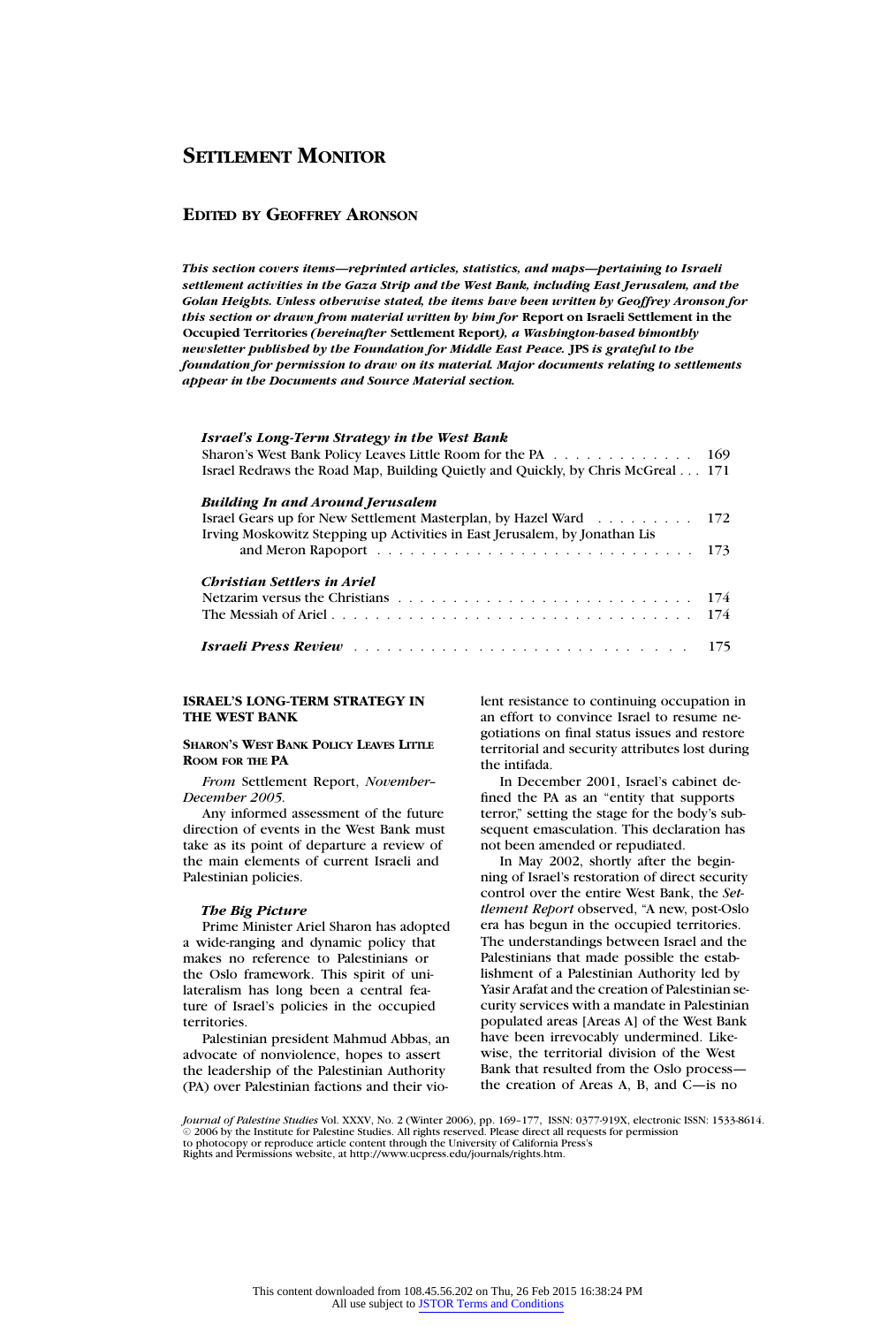longer relevant to the reality in the West Bank and Gaza Strip."

Subsequent events, including Israel's departure from the Gaza Strip, have confirmed that the Sharon government has no interest or faith in the "land for security" bargain at the heart of Oslo. Nor do many Palestinians who see Israel's retreat from Gaza as a victory for the armed resistance. Abbas is relying upon the international community, particularly the Bush administration, to restore the Oslo equation, now updated by the moribund road map, to the diplomatic center stage.

Palestinian strategic objectives are freedom, independence, and sovereignty over all territories conquered by Israel in June 1967. In an April 2005 position paper presented to U.S. envoys, Palestinians demanded "full ...sovereignty over the land borders, regional waters, and air space of these areas, including securing an international presence." Minister for Civil Affairs Muhammad Dahlan explained, "There will be no separation between the West Bank and Gaza, and we will not allow the Gaza Strip to be turned into a prison."

Measured against these Palestinian goals, Israel's disengagement from the Gaza Strip remains incomplete, pending a resolution of the residual powers Israel will retain over the movement of people and goods between the Gaza Strip and Egypt and beyond, and the degree of freedom established for movement between Gaza and the West Bank.

#### *Crippling the PA*

The government of Ariel Sharon has little interest in the creation of an effective Palestinian security force in the West Bank, and it is at best ambivalent about the rehabilitation of such a capability in the Gaza Strip.

In the West Bank, the Israeli army regularly exercises freedom of action everywhere, preempting the crippled security capabilities of the PA. Unilateral Israeli actions, notably the erection of the separation barrier, assassinations, and the complex and draconian system of controls on Palestinian movement, now define Israel's preferred security instruments. Despite Palestinian and international entreaties, Israel has shown no interest in reassessing these policies.

Beginning in March 2002, the government of Ariel Sharon effectively destroyed the principal feature of the Oslo framework when the IDF assumed direct control of security in Area A—covering the main Palestinian towns in the West Bank.

In November 2002, the *Settlement Report* noted, "Israel is now settling in for an extended period of the direct exercise of security responsibilities everywhere in the occupied territories, a dramatic transformation from the last decade, and one which the Bush administration, the road map notwithstanding, hesitates to confront."

In the years that followed, Israel destroyed Palestinian operational security capabilities, adding to the already formidable internal obstacles a unified and decisive monopoly of force faced by the PA. Israel has continued to obstruct the reconstruction of Palestinian security institutions by refusing to cede operational control exercised by the IDF throughout what was formerly considered Area A and by opposing the enhancement of Palestinian security capabilities.

Maj. Gen. Ya'ir Naveh, who heads Israel's West Bank occupation forces, explains the difference between Israel's view of the Gaza Strip and West Bank as follows: "In Gaza, we are leaving and closing the gates behind us. We have no intention of leaving Judea and Samaria. We will remain here in one way or another for hundreds and thousands of years."

Israeli policies reflect an intention to permit the PA to exercise only the most limited of security functions. As Naveh explains, "I am pleased with the operation of the [Palestinian security] apparatus. There is a positive trend: returning Israelis who stray into Palestinian cities, returning [Israeli] stolen cars, and collecting weapons. I don't expect much more from them."

#### *Occupation Forever*

Every aspect of Israeli policy, including the separation barrier; the system of checkpoints, closures, and bypass routes; and arguably the retreat from Gaza, is inspired by the intention to remain in strategic control of all of the West Bank and in permanent, exclusive physical control of between 20 and 50 percent of it. The evacuation of four settlements and army bases in the northern part of the West Bank did not result in the change in status of these areas from Area C, another indication of Israel's current lack of interest in reviving the territorial hierarchy that characterized the Oslo period.

Israel is prepared to evacuate additional settlements in the West Bank, although the timing and extent of the retreat remain to be decided. Notwithstanding this readiness, settlement expansion and the consolidation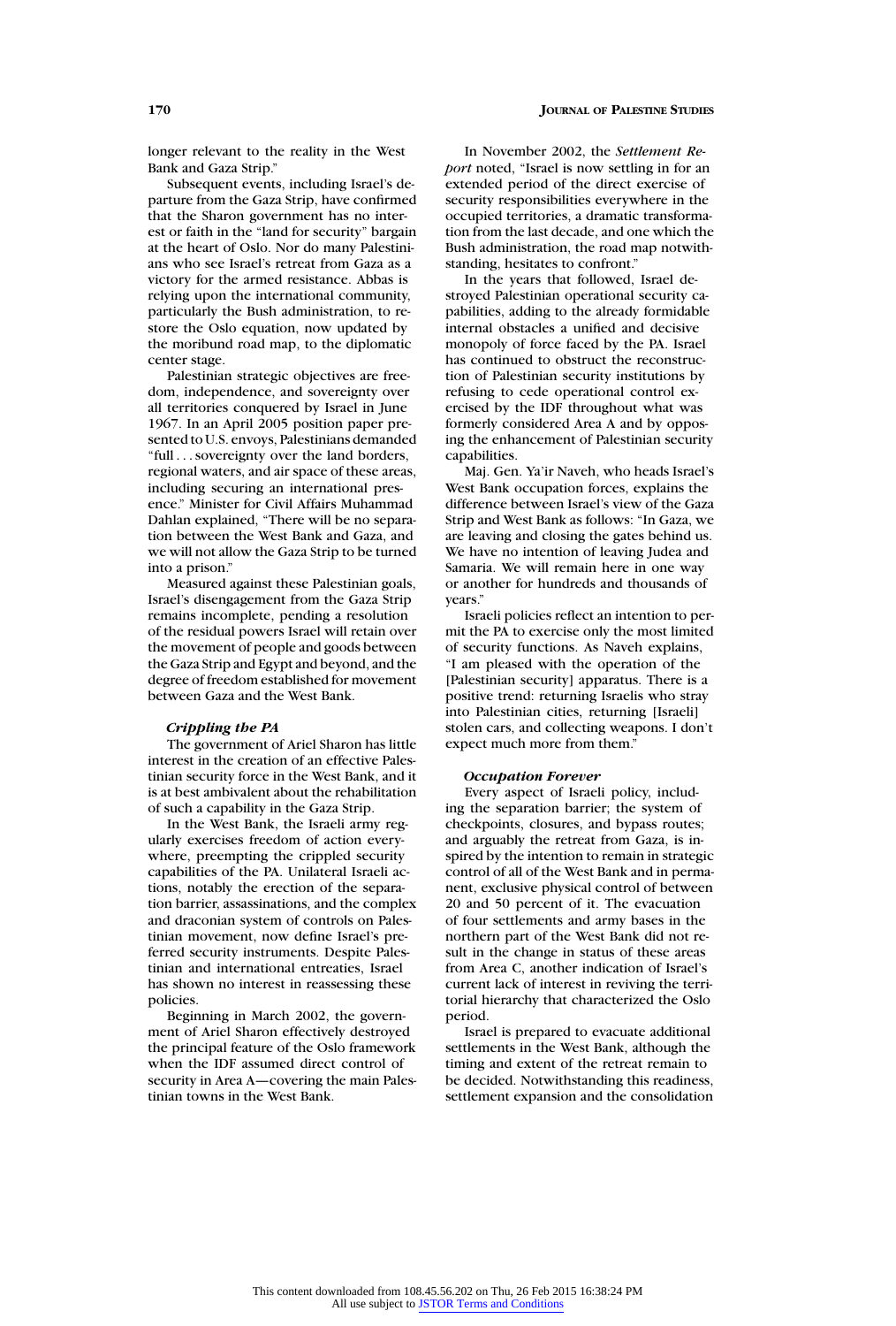of new settlements, even in areas that are deemed to be potential candidates for evacuation, continues apace, without reference to concerns raised by third parties, including the United States.

## **ISRAEL REDRAWS THE ROAD MAP, BUILDING QUIETLY AND QUICKLY**

*This article by Chris McGreal originally appeared in the* Guardian *on 18 October 2005.*

At the northern edge of Jerusalem, on the main road to the Palestinian city of Ramallah, three towering concrete walls are converging around a rapidly built maze of cages, turnstiles, and bomb-proof rooms.

When construction at Qalandia is completed in the coming weeks, the remaining gaps in the 8 meter- (26 foot-) high walls will close and those still permitted to travel between the two cities will be channeled through a warren of identity and security checks reminiscent of an international frontier.

The Israeli military built the crossing without fanfare over recent months, along with other similar posts along the length of the vast new "security barrier" that is enveloping Jerusalem, while the world's attention was focused on the Israeli prime minister Ariel Sharon's removal of Jewish settlers from the Gaza Strip.

But these de facto border posts are just one element in a web of construction evidently intended to redraw Israel's borders deep inside the Palestinian territories and secure all of Jerusalem as Israel's capital, and to do it fast so as to put the whole issue beyond negotiation. As foreign leaders, including Tony Blair, praised Mr. Sharon for his "courage" in pulling out of Gaza last month, Israel was accelerating construction of the West Bank barrier, expropriating more land in the West Bank than it was surrendering in Gaza, and building thousands of new homes in Jewish settlements.

"It's a trade off: the Gaza Strip for the settlement blocks; the Gaza Strip for Palestinian land; the Gaza Strip for unilaterally imposing borders," said Dror Etkes, director of the Israeli organization Settlement Watch. "They don't know how long they've got. That's why they're building like maniacs."

At the core of the strategy is the 420 mile West Bank barrier which many Israeli politicians regard as marking out a future border. Its route carves out large areas for expansion of the main Jewish settlements of Ariel, Ma'ale Adumim, and Gush Etzion, and

expropriates swaths of Palestinian land by separating it from its owners.

In parallel, new building on Jewish settlements during the first quarter of this year rose by 83 percent on the same period in 2004. About 4,000 homes are under construction in Israel's West Bank colonies, with thousands more homes approved in the Ariel and Ma'ale Adumim blocks that penetrate deep into the occupied territories. The total number of settlers has risen again this year with an estimated 14,000 moving to the West Bank, compared with 8,500 forced to leave Gaza.

Israel is also continuing to expand the amount of territory it intends to retain. In July alone, it seized more land in the West Bank than it surrendered in Gaza: it withdrew from about 19 square miles of territory while sealing off 23 square miles of the West Bank around Ma'ale Adumim.

Israel's strategy is to "strengthen the control over areas which will constitute an inseparable part of the state of Israel," the prime minister said after the Gaza pullout. Last month, he told a meeting of his Likud party allies that it was important to expand the settlements without drawing the world's attention. "There's no need to talk. We need to build, and we're building without talking," he said. A few days later, one of the prime minister's senior advisors, Eyal Arad, publicly advocated "a strategy of unilaterally determining the permanent borders of the state of Israel."

The greatest impact of recent Israeli actions has been in and around Jerusalem, as Israel stepped up construction of the wall along the most controversial part of its route.

"What we are seeing is an acceleration of construction of the barrier," said David Shearer, head of the UN's Office for the Coordination of Humanitarian Affairs in Jerusalem. "Because of the barrier, Jerusalem is being sealed off from the rest of the West Bank. Movement in Jerusalem will be with a magnetic card and a sophisticated system of gates. The access the Palestinians have enjoyed to their places of worship, to some of the best schools, to hospitals is now going to be severely restricted."

The concrete wall through Jerusalem carves out Arab enclaves in the city, restricts the growth of non-Jewish neighborhoods, and separates some 200,000 Palestinian residents from the occupied territories.

East Jerusalem will be further isolated from the rest of the West Bank by moves to link the city with the Ma'ale Adumim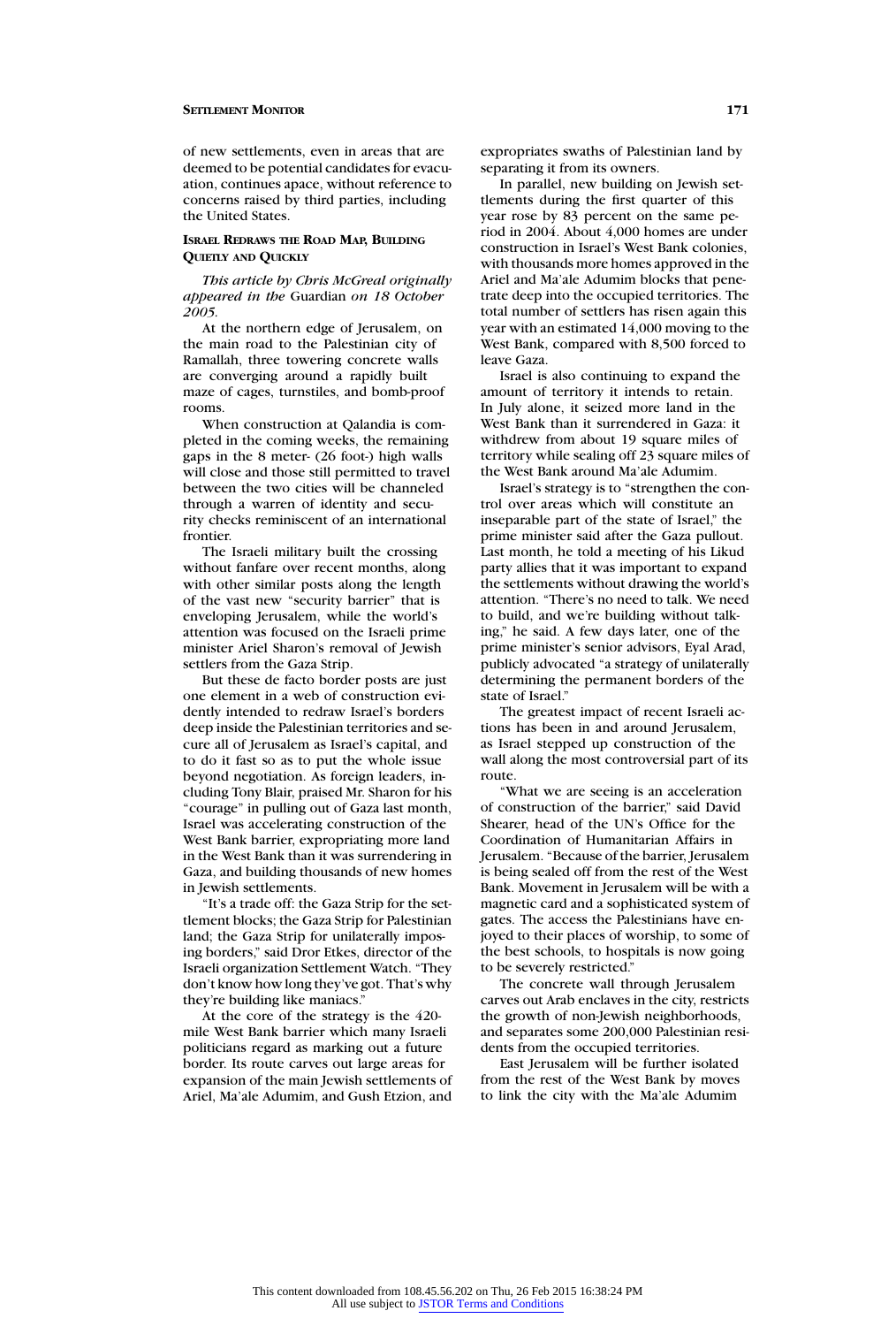settlement, using the barrier to mark out a boundary. The effect will be to entirely surround the Arab areas of Jerusalem with large Jewish neighborhoods and to push Israel's frontier almost half way across the West Bank, virtually severing the north and south of the Palestinian territory at its narrowest point.

Organizations such as the International Crisis Group say it could have potentially explosive consequences. "Current policies in and around the city will vastly complicate, and perhaps doom, future attempts to resolve the conflict by both preventing the establishment of a viable Palestinian capital in Arab East Jerusalem and obstructing the territorial contiguity of a Palestinian state," it said in a recent report. "The measures currently being implemented are at war with any viable two-state solution and will not bolster Israel's safety; in fact, they will undermine it, weakening Palestinian pragmatists, incorporating hundreds of thousands of Palestinians on the Israeli side of the fence, and sowing the seeds of growing radicalization."

In recent years, both sides have generally accepted that a negotiated agreement would leave the main settlement blocks close to Jerusalem in Israeli hands. Last year, Mr. Bush wrote to Mr. Sharon assuring him that Israel would not be expected to return to the 1967 borders "in light of new realities on the ground, including already existing major Israeli population centers."

But Daniel Seidemann, an Israeli lawyer fighting legal cases over the barrier, said the government has worked to make those realities on the ground as extensive as possible while foreign governments shied away from criticism of Mr. Sharon for fear of jeopardizing the Gaza pullout. "It's clear what's happening. It's clear the wall is used to designate the border that Sharon thinks he can get with the Americans," he said.

Mr. Sharon appears to be counting on continued silence from America and European capitals because he faces a general election next year that Washington would like to see him win over his main challenger on the far right, Benjamin Netanyahu. The Palestinian leadership believes Mr. Sharon has little incentive to negotiate because the Palestinians will not agree to surrender their claim to East Jerusalem or the large areas of land he wants to annex.

But Yossi Beilin, a former Israeli cabinet minister and a peace negotiator, said that a lack of pressure from Washington and other members of the Quartet overseeing the

"roadmap" peace plan leaves Mr. Sharon free to redraw Israel's borders. "The commitment to the roadmap is a big joke. It's hot air all the time," Mr. Beilin said. "I'm very pessimistic. I see the big gap between the speeches—how high the roadmap is on the agenda and how foreign governments say they have to deal with it—and nothing is happening on the ground. Nothing. Sharon just does what he wants."

## **BUILDING IN AND AROUND JERUSALEM**

#### **ISRAEL GEARS UP FOR NEW SETTLEMENT MASTERPLAN**

*This article by Hazel Ward for Agence France-Presse originally appeared on 1 September 2005.*

The bare hills separating the largest West Bank settlement from Jerusalem will soon be transformed into urban sprawl if Israel pushes ahead with a plan that experts warn could be a terminal blow for Palestinian statehood. Aside from a handful of grazing goats, little graces the slopes of these rockstudded hills to the northeast of occupied and annexed East Jerusalem. But this largely unremarkable desert landscape, where Israel plans to build some 3,500 housing units, is at the center of a bitter Israeli-Palestinian controversy over the future of the holy city.

For the last 10 years, successive Israeli governments have intended to settle the area known as E-1, short for East 1 neighborhood, but until now nothing has been done to further plans, which would ensure Israel territorial continuity between Maale Adumim and Jerusalem. Last week, however, Israel announced plans to build a new West Bank police headquarters in the area. And on Thursday, Deputy Prime Minister Ehud Olmert said nothing would deter Israel from constructing the planned housing units, which would be home to an estimated 20,000 settlers, despite fierce opposition from the United States. Palestinian officials and experts, however, warn that Israeli construction in E-1 would completely block the narrow corridor of land running east of Jerusalem that is crucial for any future connection between the southern and northern West Bank.

"The E-1 masterplan will totally cut the West Bank in half, and it will totally seal off east Jerusalem from the rest of the Palestinian territories," explains Amos Gil, executive director of Ir Amim, an organization that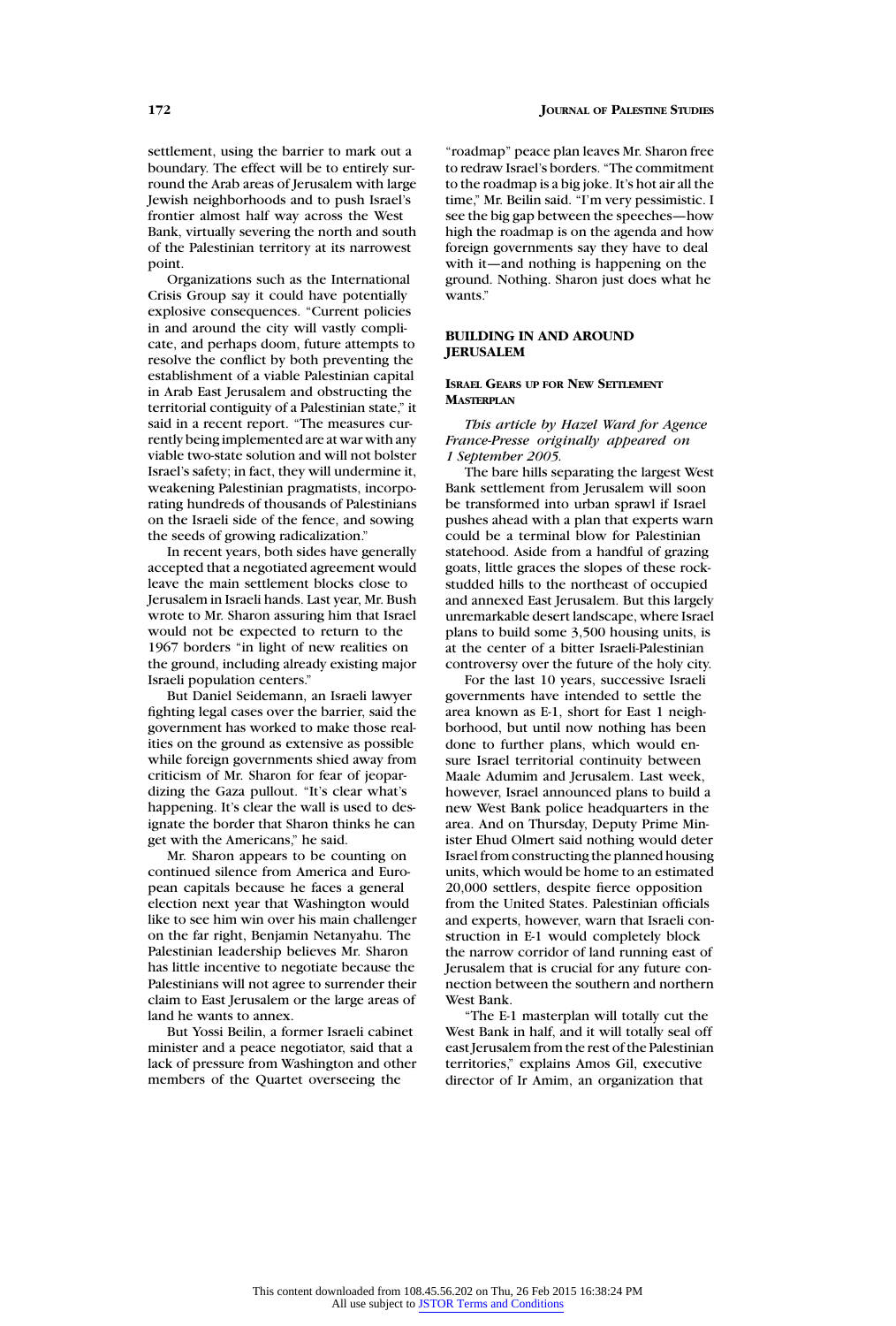monitors Jewish settlement activity in and around Jerusalem.

Covering 12 square kilometers (nearly five square miles), E-1 comprises private Palestinian land and public territory claimed by Israel as "state land." Jan de Jong, a Dutch strategic planning consultant who works with Palestinian national and civil institutions, says E-1 development plans would see Israel building on state land while leaving small pockets of private land untouched. "Israel is planning to develop on the state land, but not on the private land, which would be left as enclaves inside E-1, meaning they would be inaccessible for the Palestinians," de Jong said.

On the Jerusalem−Jericho road, several hundred meters (yards) of newly tarmacked road snakes its way up a hillside to a construction site where the new police headquarters is being built. "Building a police station in E-1 is tantamount to standing over the roadmap and pissing on it," says Dror Etkes from anti-settlement watchdog Peace Now of the Middle East peace blueprint that demands Israel freeze all settlement activity on occupied Palestinian land. "They are just seeing how far they can push things with the Americans." The United States has sharply rebuked Israel over plans to develop the area and expand Ma'ale Adumim, given its obligations under the roadmap.

Palestinian officials warn that construction in E-1 is the last step in careful plans to completely encircle Arab East Jerusalem with Jewish settlements. "This is the last undeveloped area that provides access for Palestinians in East Jerusalem to the rest of the occupied territories," said Michael Tarazi, aide to the Palestinian minister for Jerusalem affairs, Hind Khoury. "When Israel builds here, it will have completely encircled Arab East Jerusalem with settlements, carving it away from the rest of the occupied territories and completely destroying the possibility of having any kind of capital there."

Despite the sharp noises of disapproval from the United States, Tarazi has few hopes from Washington. "Look at history. At one point, the Americans were opposed to settlements. But Israel kept building and lo and behold, [U.S. President George W.] Bush said Israel could keep hold of large population centers," he said. "The U.S. might say it is against construction in E-1 now, but in the long run that will mean nothing. The world is simply not prepared to spend the political capital needed to confront Israel and enforce its own principles."

Bush said in April 2004 that it would be "unrealistic" for Israel to give up its largest West Bank settlements in any final peace with the Palestinians.

#### **IRVING MOSKOWITZ STEPPING UP ACTIVITIES IN EAST JERUSALEM**

*This article by Jonathan Lis and Meron Rapoport originally appeared in* Ha'Aretz *on 3 November 2005.*

American Jewish millionaire Irving Moskowitz is behind a plan to establish a new Jewish neighborhood within the Shaykh Jarrah quarter of East Jerusalem.

The new neighborhood is slated to be set up on a hill between the National Police Headquarters and the Hyatt Hotel, thus creating a contiguous stretch of Jewish neighborhoods through eastern Jerusalem, reaching Mount Scopus. A request to build the complex was submitted to the Jerusalem Municipality this week.

The proposed neighborhood would be built around the Shepherd's Hotel, which Moskowitz acquired in 1985. Organizers hope to build six eight-story buildings containing 90 apartments, as well as a synagogue and kindergarten.

The municipal planning and construction company has not yet met to discuss the request, but the city's conservation committee has decided that the hotel can be knocked down since it has no special architectural value.

The compound originally belonged to Grand Mufti Haj Amin al-Husayni and served as a hotel starting in 1945. After the Six Day War, it was transferred to the custodian general. When Moskowitz acquired it, the hotel was being rented to the border police as a base.

Yosef Alalo, head of the Meretz faction on the Jerusalem City Council, said yesterday that building at the site would constitute a provocation, since it had been agreed that no Jewish building would take place inside Arab neighborhoods. He said such construction would contribute toward delegitimizing other Jewish neighborhoods built beyond the Green Line, such as Ramot, that had received some form of international recognition.

If built, the Shepherd's Hotel complex would abut the Shimon Hatzadik neighborhood, where six or seven Jewish families have taken up residence and there is a yeshiva with approximately 50 students. Jewish activists are trying to acquire control of more of that neighborhood, which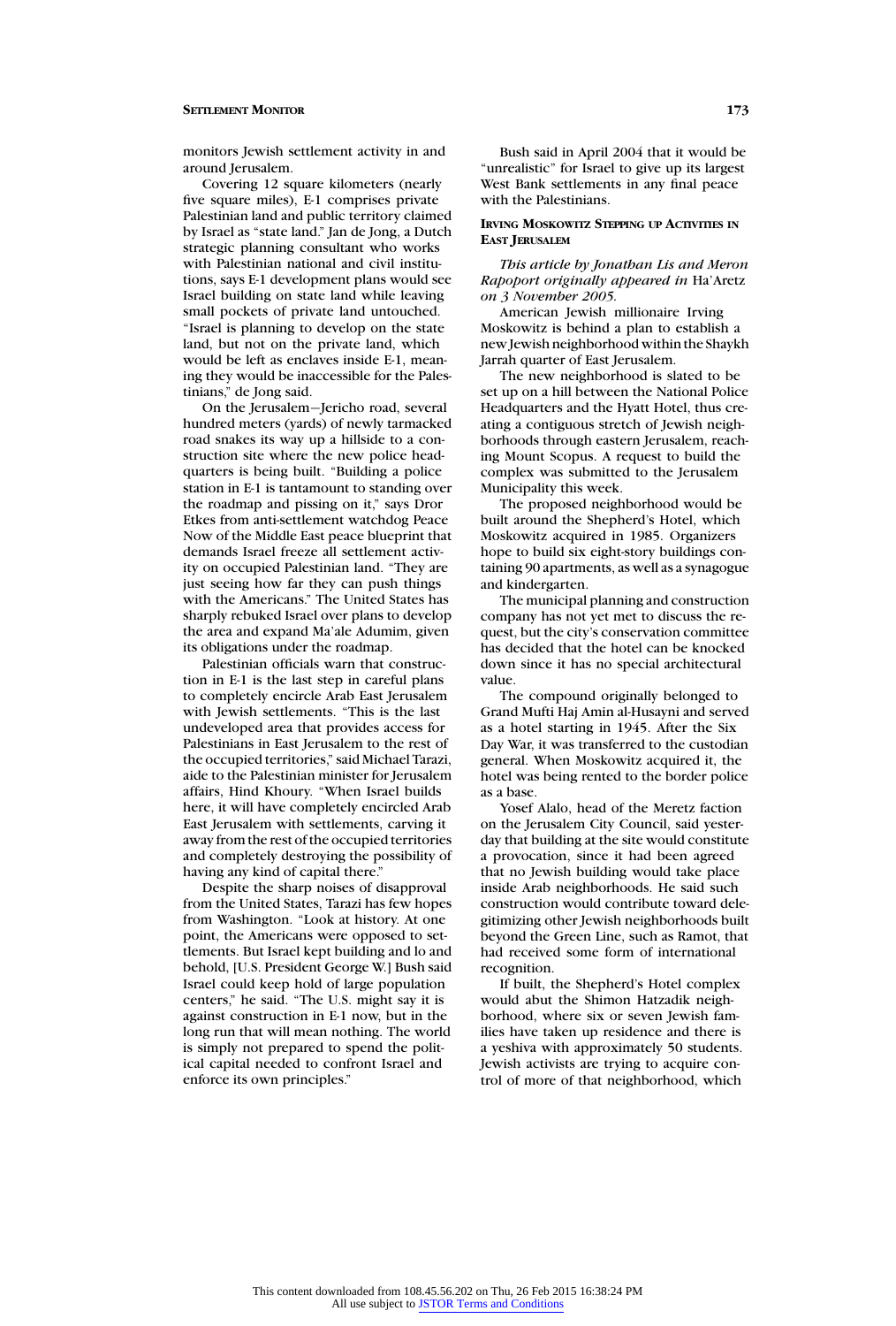borders on the American Colony Hotel and Route 1. The buildings there were apparently in Jewish hands before 1948 and are currently inhabited by Palestinians.

Moskowitz, who first hit the headlines when he built a Jewish neighborhood in the Ras al-Amud quarter, has recently stepped up his activities in East Jerusalem. He is behind the building of a new Jewish neighborhood inside the Old City and has bought another site in Abu Dis, just outside Jerusalem. He apparently was responsible also for buying two hotels just inside the Jaffa Gate from the Greek Orthodox Church.

#### **CHRISTIAN SETTLERS IN ARIEL**

#### **NETZARIM VERSUS THE CHRISTIANS**

*From* Settlement Report, *November*− *December 2005.*

Ariel Mayor Ron Nahman wants "to strength the Jewish character of the city," according to a 9 September 2005 article in the *Ma'ariv* supplement. The settlement was established in 1978 and enjoys a growing population of 18,000. Close to half the settlement's population arrived from the former Soviet Union during the last 15 years, including a large percentage (up to 50 percent) who are Christian. Ariel is home to Russian evangelicals and a group of "Jews for Jesus"—the "Hope of Samaria"—who count Christians from Waco, Texas as members. These Americans were first introduced to the settlement by Nahman, who has long solicited financial and political support from Christian fundamentalist groups throughout the United States.

Ariel's popularity among Christians has prompted a backlash of sorts. As part of his campaign "to strengthen the ideological religious [Jewish] public that lives in the Land of Israel" and to double its population in the settlement to 20 percent, Nahman invited evacuees from the Gaza settlement of Netzarim, now residing temporarily in the settlement, to establish a new, permanent neighborhood.

"If they intend to build a new little Gaza with beautiful houses and money-earning hothouses," said one Christian resident, "I'll be very happy."

#### **THE MESSIAH OF ARIEL**

*From Americans for Peace Now's* Middle East Peace Report *7, no. 8, 19 September 2005.*

Despite his efforts to convince religious Jewish evacuees from the Gaza settlement of Netzarim to move to the settlement of Ariel, Ron Nahman, the mayor of Ariel, is finding it a hard sell. Nahman described how he had doubled the number of the city's residents by exploiting the new immigrants from the former Soviet Union. But he's missing the religious element. "I need a religious vanguard to hoist the flag. I haven't been able to persuade the religious public to move here," he said in reference to the former Netzarim settlers. For instance, during a tour of Ariel, Nava Mann from Netzarim asked, "Perhaps the religious public is scared of the influence of the goys? And how many people here aren't Jewish? I've heard that it's 30 percent. And is everyone in the city equal? We've heard that there are churches here. If we live here, that will turn us into Christians. Is the goy population equal to the rest of the citizens? And where do the goy children go to school? As a Jew, don't I have any advantage?"

Despite energetic denials, it seems that Nahman's motivation to strengthen the Jewish identity of Ariel has quite a bit to do with its image, which is reflected in Mann's questions and only getting stronger, of having a Christian-messianic character. In Ariel, in the Land of Israel, about a hundred messianic Jewish believers live in the settlement in community frameworks that have a Protestant character. Some consist mainly of Russian speaking families, some are English speaking families, and there are even quite a few native Israelis who have chosen to belong to this community. The Haredi Yad Leahim organization, which fights missionaries, is convinced that these are missionary organizations that want to convert Jews in general and new immigrants specifically. The organization has serious complaints about the link between the Ariel municipality, its mayor, and Christian communities in the southern U.S. They say the children of Ariel go in delegations to the Christian communities in America that have donated money to Ariel.

"We believe in Jesus, but consider ourselves Jews, messianic Jews," explains Ina (not her real name), who emigrated from Moscow 14 years ago and who heads the Tikvat Shomron messianic-Jewish community. "In our view, Christianity is the continuation of Judaism, and Jesus is the messiah. We observe the Jewish holidays as well as the Christian holidays." Hanna Weiss has been a settler in Ariel since immigrating from the U.S. 17 years ago and has drawn around her a small group of Jews who believe in Jesus.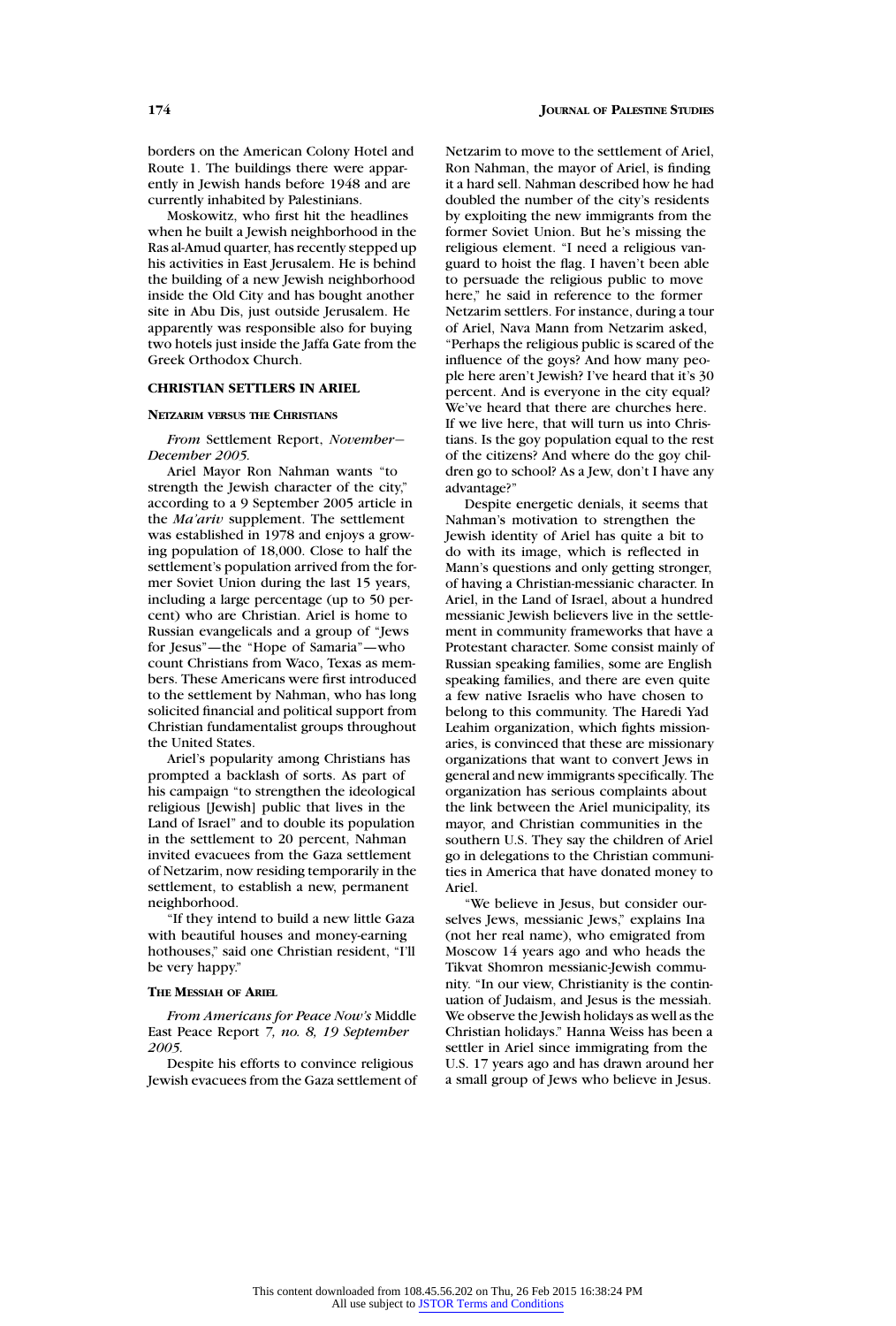"I combine my faith that I learned as a little girl in Christianity with the Torah of Israel," she said. Last Friday, the seventy families from Netzarim, who are living temporarily in Ariel, made a decision regarding their future. Sixty percent voted in favor of moving to a temporary community in Yevul and afterwards building the permanent community in Halutzit. Just 40 percent voted to stay in Ariel. The future plan is to move Netzarim and Atzmona to permanent communities called Halutzit A and Halutzit B, near Kerem Shalom. (*Ma'ariv*, 9 September 2005, and *Yedi'ot Aharonot*, 18 September 2005)

#### **ISRAELI PRESS REVIEW**

*Excerpted from Americans for Peace Now's* Middle East Peace Report *7, no. 8, 19 September 2005.*

#### *Stray Katz Strut*

Six months have passed since the report on illegal settlement outposts was published in a blaze of publicity, but it is hard to find any sign that its recommendations are being implemented. Construction continues unabated, the settlers are being reinforced, and Agriculture Minister Israel Katz wants "to strengthen our grip on the land." Katz wishes to seize control of 15,000 dunams in the southern Hebron hills, near the Lucifer Farm settlement outpost. Last week he visited the area and ordered that thousands of dunams be fenced in as pasture for two flocks, each with 250–300 sheep and goats. The land is defined as state-owned by the Jewish Agency Settlement Division, but it lies close to one of the settlement outposts defined as illegal in the government report submitted by Talia Sasson [see Doc. C2 in *JPS* 135]. It was only a few months ago that the Israeli government decided to leave this area outside the separation fence, but Katz is now creating facts on the ground and intends to create a situation in which the area is surrounded by agricultural fences instead of the security fence, which is located close to the Green Line.

"This is an area of the Land with magnificent Jewish agricultural settlement," Katz said, "and in the vicinity there are large tracts of state land which are empty. The Ministry of Agriculture, with me at its head, will help the settlers to strengthen their hold upon the land. The government's decision to leave this area outside the security fence was a mistake. It is an area with no Arab inhabitants, and it is very important that the Israeli settlements there should be protected by the security fence." This is not the first time that Katz has established farms with the aim of keeping land. In the past he used a similar method in the Jordan Valley, when he helped with the establishment of the Becker Farm, in order to prevent Palestinians from taking over territory.

Meanwhile, at a time when the security establishment was preoccupied with disengagement, the settlers expedited construction in the illegal settlements in the West Bank. About 130 new housing units have been built in them recently, most of them permanent homes. The most significant expansion is at the outpost of Bruchin, west of Ariel, where roughly 40 new homes have been built. The Israeli Peace Now movement found that the number of settlers living in the illegal outposts has increased by several hundred, and it is now approaching 1,000 families. (*Ma'ariv*, 7 September 2005)

#### *IDF vs. Toddler Throttlers*

At noon, after the bell rings in the school in Khirbat Atwana near the West Bank settlement of Ma'on in the southern Hebron hills, ten Palestinian urchins make their way past the school gate and begin to march in the direction of a military jeep that is waiting for them. Not far away, an IDF soldier doing lookout duty on the road sees them and gives the word to his company commander, "They're on their way in your direction." The ten children, pupils in the first through fourth grade, live in Khirbat Umm Tuba, near Ma'on. They make their way to the road twice daily, once from home to school and then back home from school. Each time they are escorted by a military jeep, an officer, and a contingent of soldiers and police officers. Why? Without this escort, they would be unable to make their way down the 800-meter dirt road that connects their home to their school. Were it not for the "bodyguards," the young pupils would suffer at the hands of their neighbors, the settlers from Ma'on.

The Ma'on settlers refuse to allow their Palestinian neighbors to use the dirt road that runs near the settlement, not even the first graders among them. The only way the children are able to exercise their right to go to school is if they receive the protection of the Israeli Police and the IDF. When the children reach the twisty part of the road that runs right behind the settlers' homes, they decide not to take their chances and break into a run. Eight-year-old Tareq explains,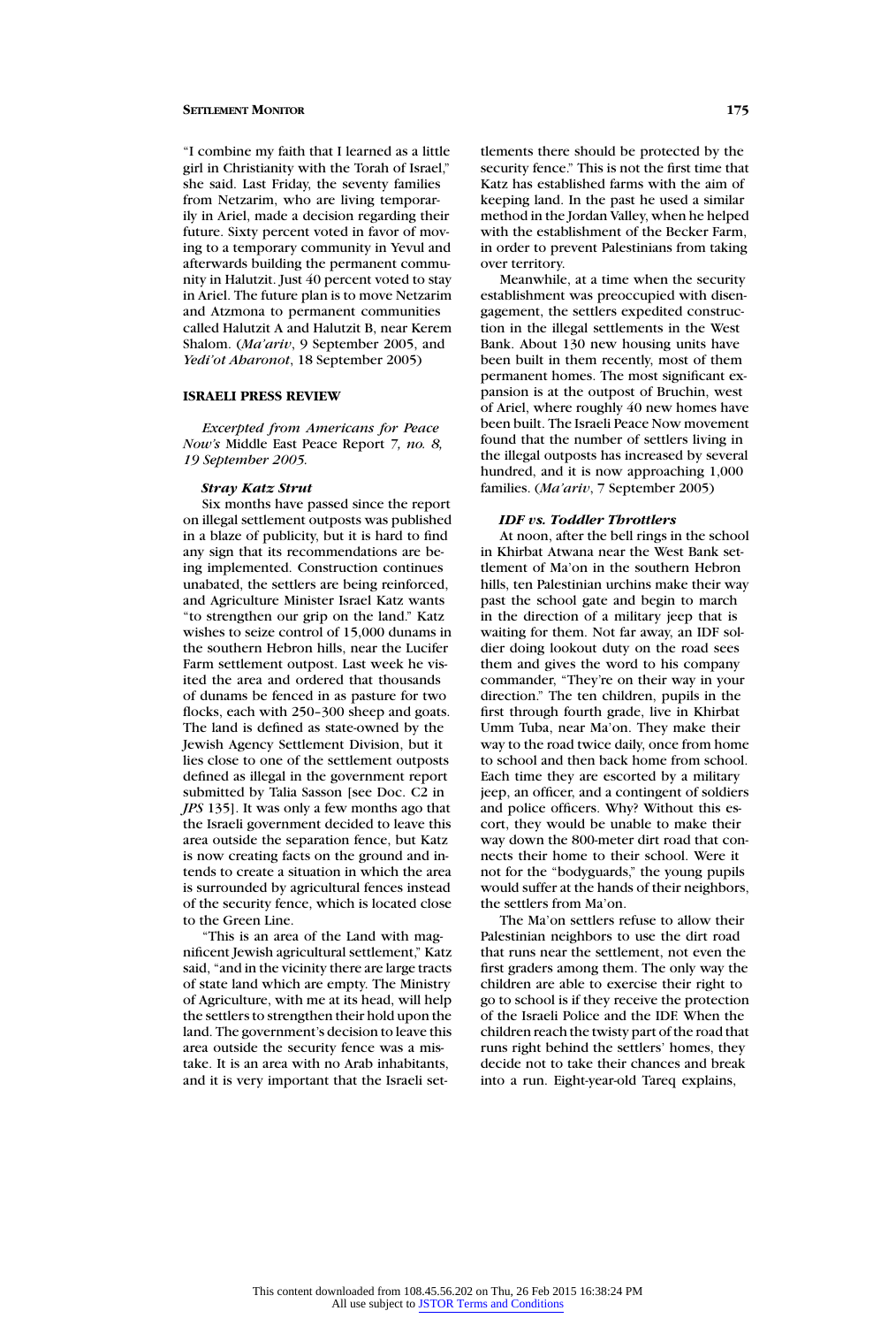"When the army is here with us there's nothing for us to be afraid of. But without the soldiers it's frightening, because the settlers beat us up." "This isn't a standard task—it's an ethical-moral task whose purpose is to allow the Palestinian schoolchildren to get to school every day and back home," explained Dep. Cmdr. Ali Zamir, the commander of the Hebron police station. "We view with gravity the behavior of a small handful of settlers who do not represent the majority, who harass helpless Palestinian schoolchildren." Zamir said that the task of protecting the children came at the expense of other tasks. (*Yedi'ot Aharonot*, 8 September 2005)

#### *Westward, Ho!*

In the most recent Peace Index survey of Israeli public opinion conducted by the Tami Steinmetz Center for Peace Research at Tel Aviv University, a plurality of Israelis supports further settlement evacuation from the West Bank. The survey was taken shortly after the pullout of the Gaza settlements, with the difficult images of the evacuation, not yet forgotten, helping to strengthen the emotional component of the views. But even under these circumstances, 71.5 percent of the Jewish public thinks the unilateral disengagement from Gaza is not the end of the story, but only a first step toward an extensive evacuation of Jewish settlements from the West Bank in the context of a final agreement with the Palestinian Authority. When asked for their position on an extensive evacuation of West Bank settlements, a plurality of 47.8 percent said they favored it (34.3 percent replying that they would support it only in the framework of a peace agreement with the Palestinians and 13.5 percent that they would favor it even in a unilateral framework), while 41.8 percent said they would not support a far-reaching evacuation of the West Bank under any conditions. Compared to responses from a similar poll taken in April, these results reflect a 50 percent drop of support for unilateral action, but an increase of those who favor evacuation in the context of an agreement or don't like the idea at all.

Not all West Bank settlers would necessarily oppose leaving some time soon. Matthew Gutman reports in the *Jerusalem Post* that 66 of 83 settler families in the south Hebron hills settlement of Tene Oranim signed a petition last month demanding evacuation and compensation from the government. "With the evacuation part of the Sharon disengagement having gone more smoothly than

anyone expected and additional settlements headed for the chopping block," he wrote, "settlers in various communities marooned on the Palestinian side of the security barrier have begun to clamor for a way out. Settlers not only from the West Bank's southern rim but also those in the north, and in major towns like Karnei Shomron that may not be included inside the fence, have said they would leave if equitably compensated. Some 30 percent of the 80,000 settlers living on the 'Palestinian side' of the security barrier would move if compensated, according to a recent poll conducted by One Home, a nonprofit organization that aims to help settlers move to Israel proper." (August Peace Index Survey, 7 September 2005, and *Jerusalem Post*, 9 September 2005)

## *Accessories to Settler Crime*

The legal advisor of the city of Jerusalem has told the Israel Police and the Housing Ministry that police and the ministry became "accessories to a crime" when they helped settlers from the Ateret Cohanim nonprofit organization take possession of an illegally constructed building in East Jerusalem and paid for its protection. *Ha'Aretz* reported in April that a Palestinian named Muhammad Maragha had built a seven-story building in the Silwan neighborhood of East Jerusalem on behalf of Ateret Cohanim, which had also purchased the land rights from him. The building was constructed without any permit from the Jerusalem municipality, and the city inspectors failed to identify construction at the site, even though it went on for more than a year. Despite this, police secured the entry of Ateret Cohanim people into the building in April 2004 and evicted members of Maragha's family who were living there at the time. Since then, the settlers have been living there under the protection of a private security firm that is paid by the Housing Ministry. The building still lacks a permit and does not pay Jerusalem municipal taxes. The letter from attorney Yossi Havilo to the Housing Ministry and police says that at issue is a building code violation "of the utmost severity" and that an indictment will be filed shortly.

The Housing Ministry spends approximately NIS 32 million a year on private security firms providing protection for settlers in East Jerusalem. City Council member Yosef Papa Alalu said that Havilio's letter demonstrates, "You cannot give criminals government and police support. Protection